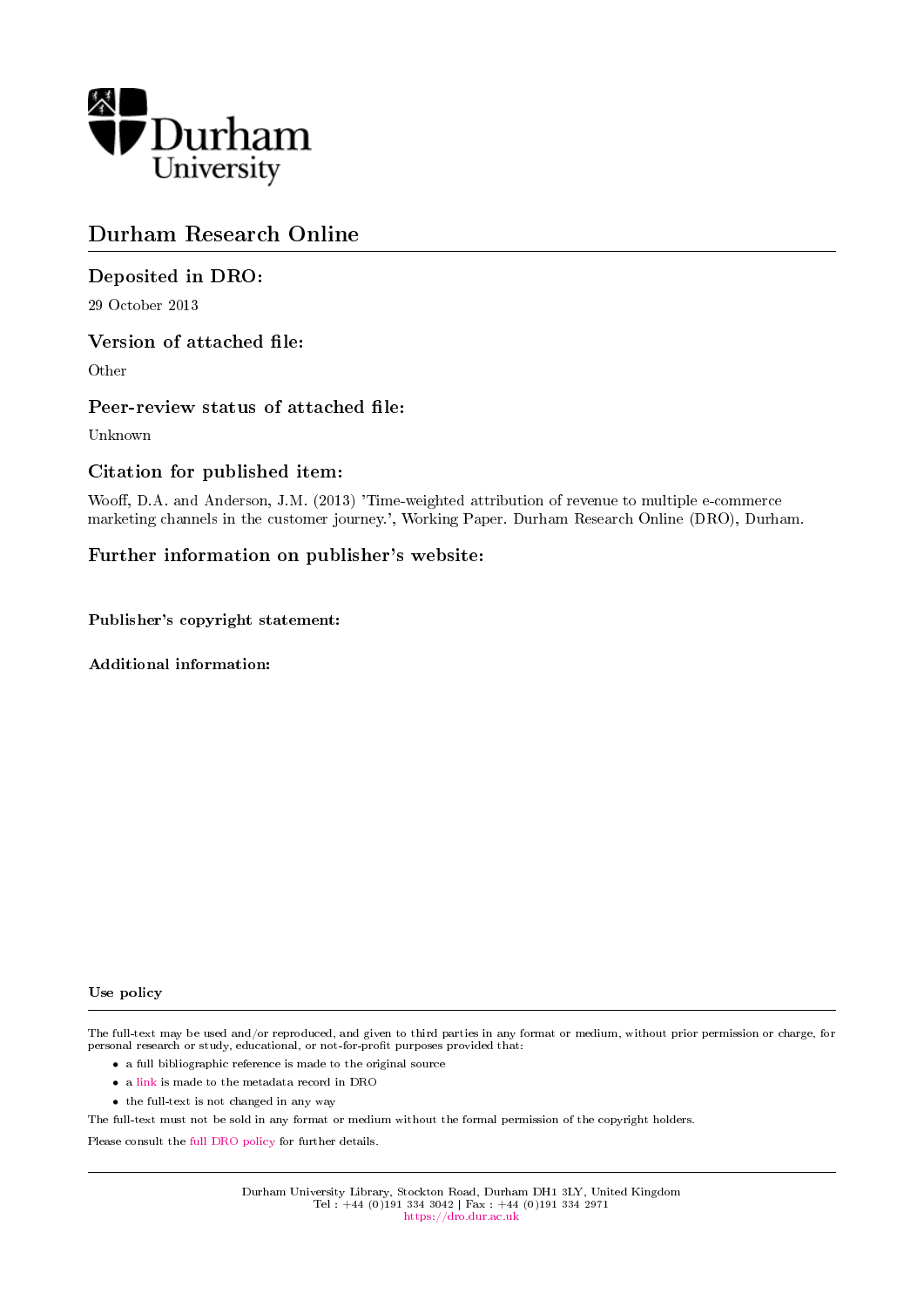# Time-weighted attribution of revenue to multiple e-commerce marketing channels in the customer journey

David A. Wooff<sup>a∗</sup>and Jillian M. Anderson<sup>b</sup>

<sup>a</sup>Durham University, Department of Mathematical Sciences, Stockton Road, Durham DH1 3LE, UK <sup>b</sup>Summit Media Ltd, Albion Mills, Albion Lane, Willerby, Hull, HU10 6DN, UK

July 7th 2013

#### Abstract

In this paper we address statistical issues in attributing revenue to marketing channels. We describe the relevant data structures and introduce an example. We suggest an asymmetric bathtub shape as appropriate for time-weighted revenue attribution to the customer journey, provide an algorithm, and illustrate the method. We suggest a modification to this method when there is independent information available on the relative values of the channels. We compare the revenue attributions suggested by the methods in this paper with several common attribution methods.

Keywords: Multi-touch; Asymmetric bathtub weighting; Beta distribution; Online marketing; Path to conversion; Clickstream; Digital marketing; E-commerce.

### 1 Introduction

This paper concerns statistical analysis of the routes to online purchase – known as conversion – by customers at a retail internet site. Prior to conversion, consumers typically visit several websites, including multiple visits to the final retail site, for purposes including searching, browsing and knowledge building [Moe, 2003]. A typical example might begin with a customer searching for a product, narrowing down on product details, using shopping comparison sites to compare prices, checking for availability of vouchers, and so forth. This is the customer journey, also known as the *clickstream*. Retailers use a variety of online marketing channels to raise brand awareness and drive conversions; therefore, it is possible for a consumer to interact with multiple marketing channels prior to conversion. The customer journey is recorded via cookies stored on the consumer's computer. Usually, some fraction of the sale revenue is allocated to steps in the journey. This is known as revenue attribution. Simplistically, these are monetary rewards for sites which funnel customer traffic towards the final retailer. These sites are classified as marketing channels of various kinds, such as display campaigns, direct email advertisements, and social media such as Facebook. More detailed descriptions of the process may be found in Abhishek et al. [2012] and Xu et al. [2012].

In 2012, total spend on digital advertising in the UK alone amounted to £5416 million, with annual growth of around 13% [Internet Advertising Bureau UK, 2013]. In the USA, corresponding spend is presently around \$40000 million [Dalessandro et al., 2012]. Around 58% of spend is on pay-per-click (PPC) advertisements via search engines such as Google, Bing, and Yahoo. The remaining spend is on other digital marketing channels. This sector of the economy is already of major importance, and growing, but many aspects are poorly understood, including our area of interest, the customer journey. Industry evidence is that around 65% of conversion journeys contain more than one visit to the final retail site, and about 81% contain interactions with more than one marketing channel. Understanding the true value of each kind of marketing channel leads to better budget planning, to identification of crucial steps in the journey, and to improved exploitation of emerging channels. One issue is thus to apply a measure of value to the various marketing channels. In the UK, this is the weighted attribution problem. In the USA it is better known as the multi-touch attribution problem.

<sup>∗</sup>Corresponding author. Email: d.a.wooff@durham.ac.uk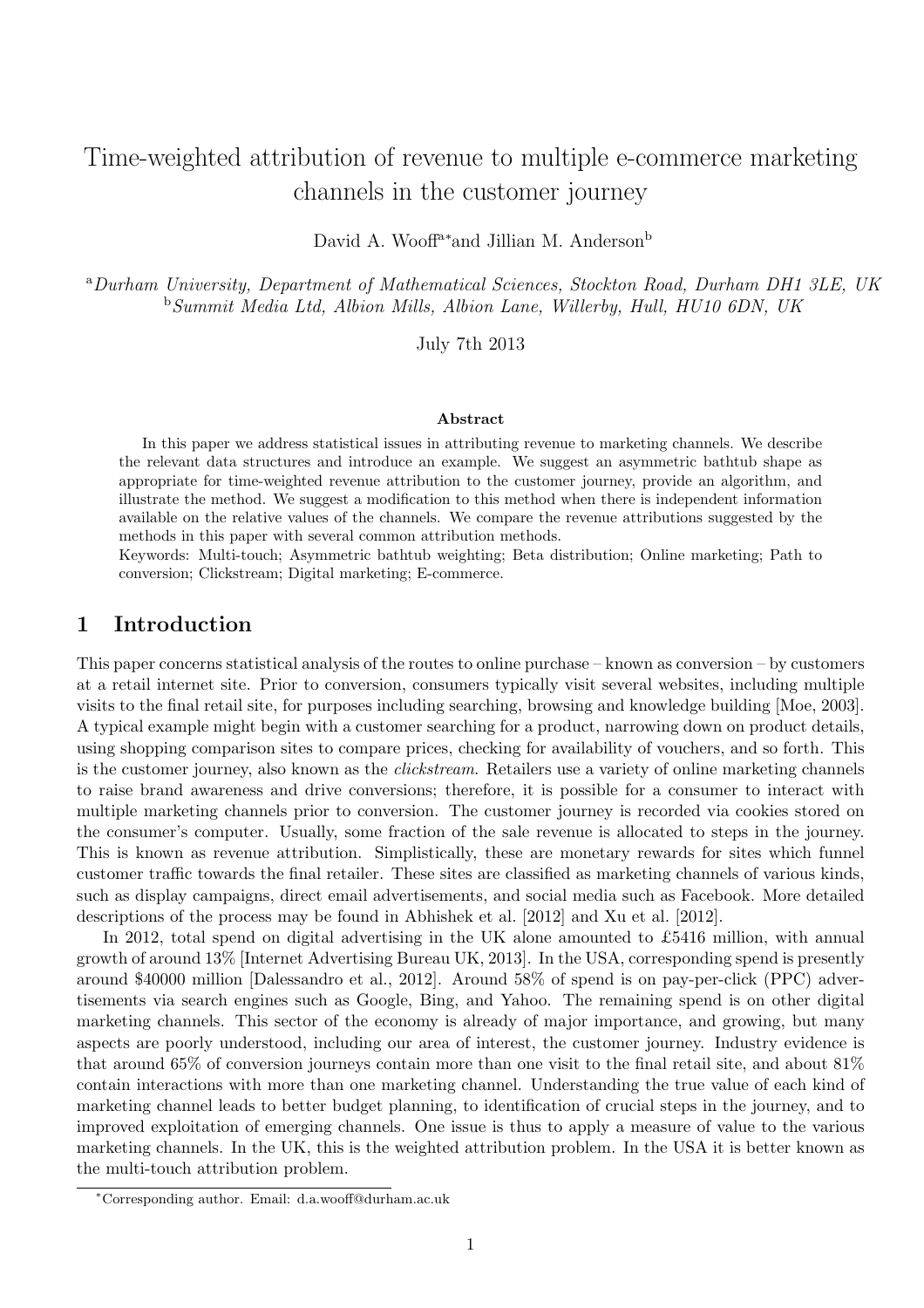Existing methods for attributing conversions to marketing channels range from the simplistic to detailed algorithms. The most basic methods attribute the conversion to a single step in the journey, typically the first step in the journey ("first click wins") or the last step prior to conversion ("last click wins"). By only acknowledging a single channel within a conversion journey we underestimate the importance of channels which might only appear as intermediate in the journey, but which may in fact be crucial to the conversion. Multi-channel attribution assigns a proportion of the conversion revenue to each step in the journey. A recent survey suggests that 30% of retailers use single-source attribution, 34% use a multiple-source method, and 11% use an algorithm-based approach [Osur et al., 2012]. Algorithm-based methods aim to use a more scientific approach to assigning value to each visit by considering both converting and non-converting journeys in order to determine the probability of each channel leading to a conversion; for example, see Shao and Li [2011], Abhishek et al. [2012], Xu et al. [2012]. Many current multi-channel models are subjective with weights assigned on a marketer's experience rather than data analysis. Algorithm-based methods may require large amounts of data and the ability to track, store and analyse data at the consumer level, entailing a higher cost, but normally with a payoff in understanding.

There is no industry standard for attributing revenue and no single measure exists for comparing the many different methods available. Dalessandro et al. [2012] recommends these properties of a good attribution model: (1) fairness – attribution should be based on the channel's ability to influence conversions; (2) data-driven – attribution should be based on statistical principles, but should also utilise a retailer's knowledge of the marketplace; (3) interpretability – the attribution model should be transparent and sufficiently simple to be understood and implemented by all. We propose methods which satisfy these criteria, and which also takes into account temporal features in the journey. We propose a method for dealing with attribution when we have no information about the relevance of different channels to conversion behaviour, and a modification of the method when we do have such information. A companion paper [Wooff and Anderson, 2013] considers the problem of obtaining such information through mining of data arising from sequential analysis of the customer journey.

In Section 2 we describe the relevant data structures and introduce an example. In Section 3 we suggest an asymmetric bathtub shape as appropriate for time-weighted revenue attribution to the customer journey, provide an algorithm, and illustrate the method. In Section 4 we suggest a modification to this method when there is independent information available on the relative values of the channels. In Section 5, we compare the revenue attributions suggested by the methods in this paper with several common attribution methods.

# 2 Preliminary processing of data

### 2.1 Data Collection

We suppose that web analytics tools have been used to collect information about a customer's journey subsequent to a conversion. Pixel tracking is used to record each visit a user makes to a website. The marketing channel and time of each visit is recorded, along with conversion details such as sale type, sale ID, revenue). Visits may be categorised at the marketing channel level (e.g. direct, PPC, organic search) or at a more granular level (e.g. search term, keyword, category). We make no inferences regarding journeys which may be artificially shortened via users either deleting or refusing permission to store cookies. Impressions, or views, of an advertisement may also be included in the journey sequence and assigned a value in a similar manner to visits.

A visit duration window is applied to multiple visits from the same channel, that is, subsequent visits are not recorded if they occur within a given timeframe thereby reducing the influence of click fraud and user behaviour (e.g. page refresh, navigation confusion). Industry standards set the visit duration window at 10 minutes for marketing channels. Furthermore, a maximum time between a visit and conversion is imposed, and will be referred to as the cookie window. The choice of cookie window is subjective, but guided by industry expertise. For retail, 31 days is commonly employed.

We exclude, for now, journeys reaching a terminus such as site registration or booking an appointment. We assume where necessary that abandonment of a journey without conversion is final within a given time period. This is an approximation as some customers do continue their journeys after long breaks. Note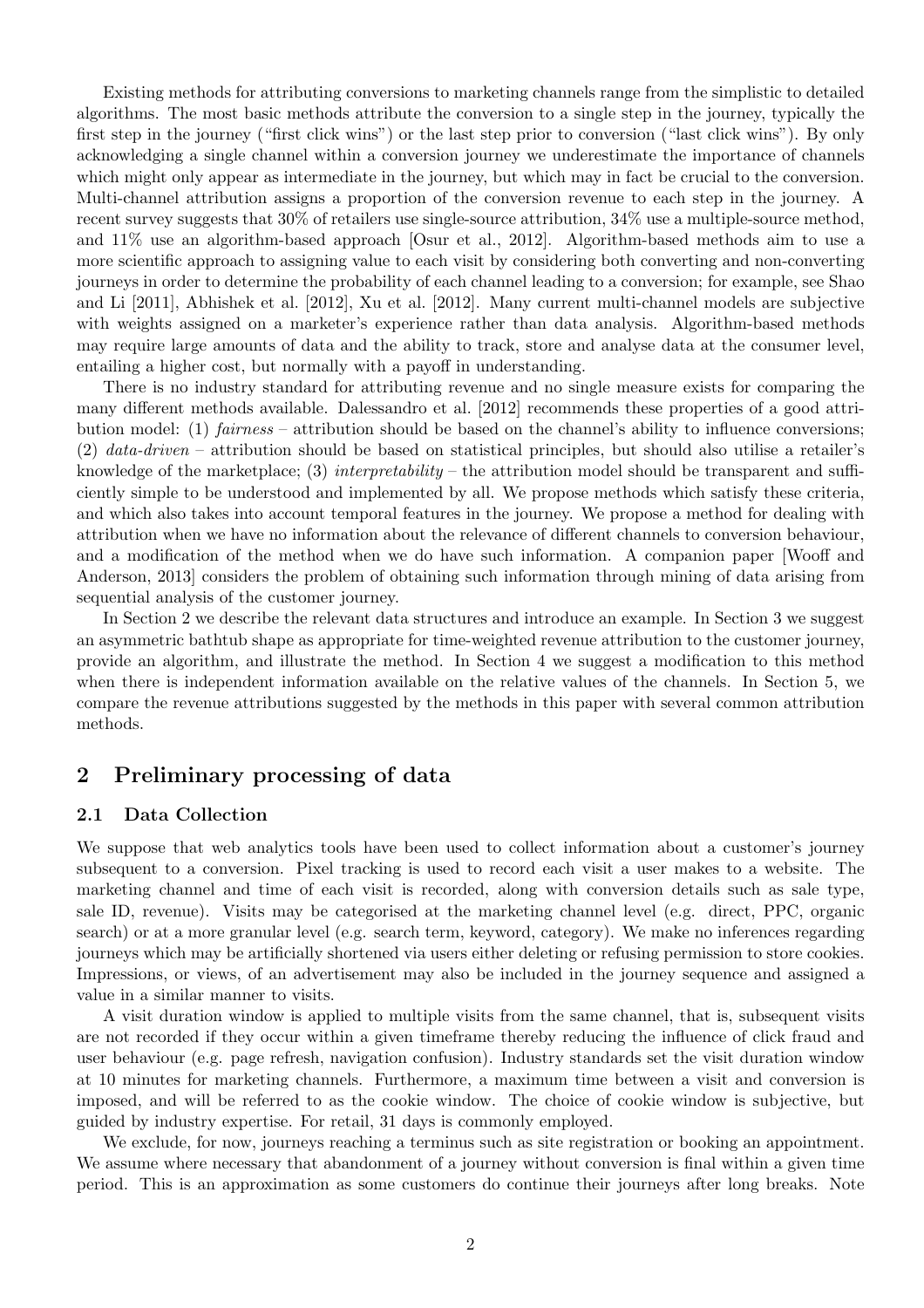that some journeys which do not end in online conversion may end in offline conversion, with customers visiting a store to purchase a product identified online. This is presently excluded from our analysis.

Mathematically we will view the different possible visits as nodes in a sequence. The definition of what constitutes a visit source depends on the requirements of the retailing company. Sometimes this will be at a very fine level of detail, such as named weblinks. At other times the sources may have been classified by the retailer into a smaller number of channel categories such as 'direct', 'email', etc, as it deems appropriate. This is the case in the example we discuss in Wooff and Anderson [2013].

#### 2.2 Data Processing

Suppose we observe a sequence of customer visits to a retail website made at times  $T_1, T_2, \ldots, T_k$ . We make an assumption that visits that occur further back in time than a specified amount  $T_{max}$  are not relevant to the current conversion. Analysis of the journey database allows a retailer-specific  $T_{max}$  to be set. The journey lengths,  $T_k - T_1$ , of all journeys in the database are analysed, with the 90<sup>th</sup> percentile chosen as  $T_{max}$ . Journeys where  $T_k - T_1 > T_{max}$  are truncated at the visit  $T^*$ , where  $T^* \leq T_{max}$ .

We also make the assumption that time gaps larger than a specified amount  $T_{\Delta}$  imply separate journeys. Thus, if any adjacent times satisfy  $T_j - T_i > T_\Delta$ , we end one journey at  $T_i$  and start another at  $T_j$ . All transition times  $(T_j - T_i)$  within the journey database are analysed, with  $T_\Delta$  set at the 90<sup>th</sup> percentile. For the purposes of this article we consider only one value for  $T_{\Delta}$ , however, it is understood that  $T_{\Delta}$  may vary depending on the sequence of marketing channels. Journey fragments prior to  $T_i$  are not considered in this article.

A maximum number of visits  $V_{max}$  might also be imposed, in that journeys with number of visits exceeding  $V_{max}$  are assumed to be due to tracking discrepancies and are removed from the analysis. The choice of  $V_{max}$  may be based on analysis of the journey database.

Imposing a  $T_{max}$  and  $T_{\Delta}$  results in left-censoring of the data. The main implication is that data concerning the first click is lost. In analysing such data, the implicit assumption is that  $T_1$  is either genuinely the start of a new journey, or a click made in the same journey but with the preceding click so distant in time that it is deemed irrelevant. For analysis of journeys which end in conversion, the use of a time gap threshold may result in early parts of the journey being discarded. For data where conversion behaviour is an outcome, journeys might be separated into non-converting and converting fragments, and the correlation between the two may be lost.

#### 2.3 Example

#### INSERT Table 1 about here

Consider the fragment of data shown in Table 1. Data are taken from a sample of customer conversions made on a leading multichannel retail website. Each journey has a starting time  $T_1$ , and a number of visits in sequence with time recorded. Also shown is the amount of conversion, the revenue attributed to each journey. These data are reported to two decimal places, but shown rounded in the table. The focus of analysis for this data set is the route to conversion. A maximum journey length  $T_{max}$  of 30 days was used, and visits made before  $T_{max}$  are removed. A time gap threshold of  $T_{\Delta} = 14$  days was also used, and fragments of any journey with at least such a time gap were discarded. Each customer journey is analysed separately and only time since start of journey is assumed relevant. As such, we fix  $T_1 = 0$  for each journey. A maximum number of visits in the journey was also set at  $V_{max} = 11$ ; journeys with more than 11 visits were removed. More than 95% of journeys in the database contained 11 visits or fewer. It is, of course, possible to explore the implications of different choices of  $T_{max}$  and so forth, but this is outside the scope of this paper.

The data subset contains visits from a number of channels which may be split into varying degrees of granularity. Natural search channels may be split by search partner (e.g. Google, Bing) or category (e.g. brand, non-brand). Affiliate channels may be categorised according to type (e.g. cashback, voucher codes); this is particularly important for understanding the value of marketing campaigns within the context of attribution and budget forecasting. Visits via individual comparison sites are also included. Finally,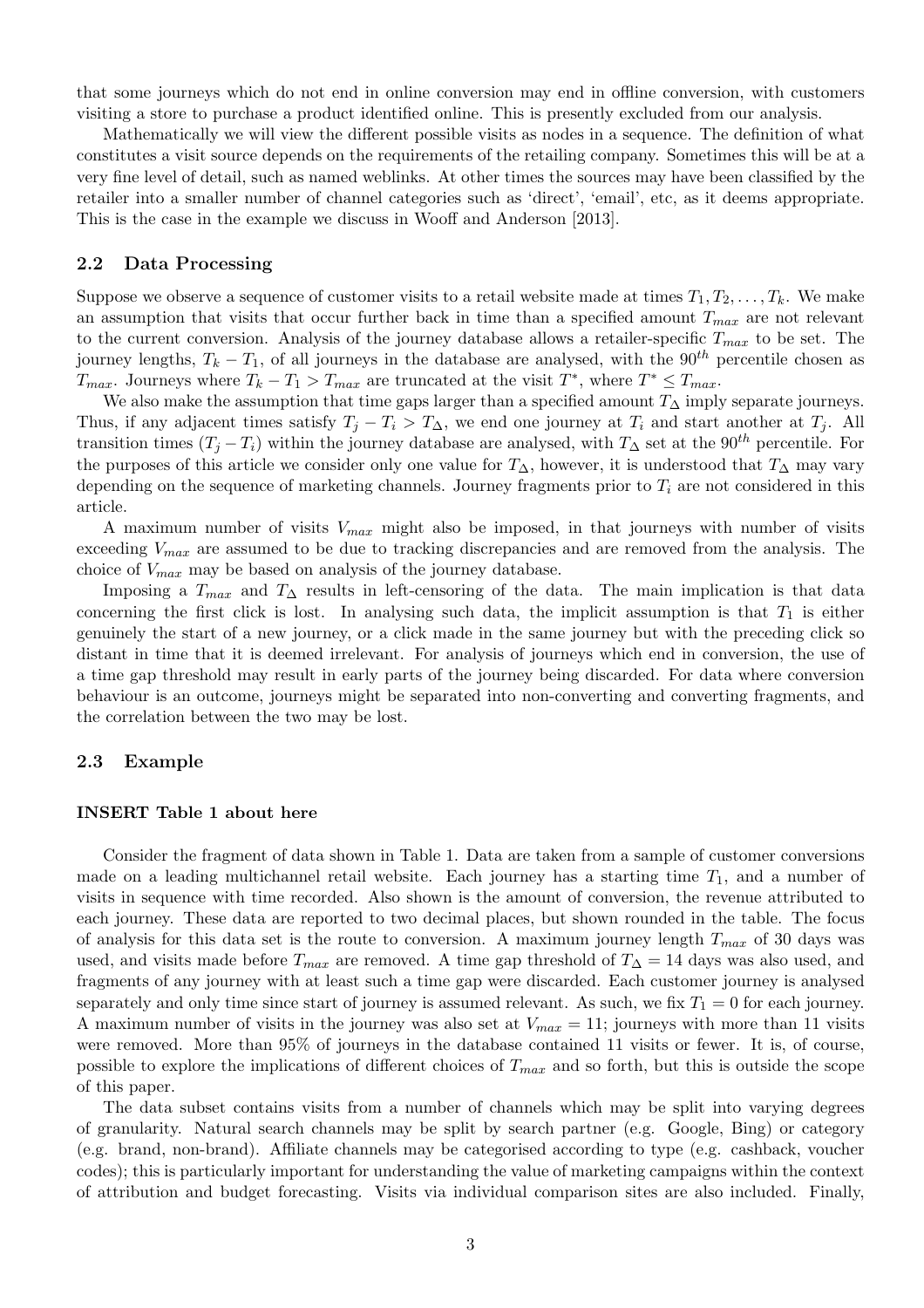for account optimisation, PPC visits may be split at the keyword level, where keyword can be broadly interpreted as meaning a search word or phrase. Identifying keywords which have a strong influence on likely final conversion is a crucial aspect of digital marketing performance. Visits which are not classified into a specific channel are classed as "unlisted referrers" and could be excluded from the attribution model, or assigned a weight of zero; for discussion see Section 5.

This sample of data exhibits features typical of the problem. Journeys vary in length of time. Significant time can be spent on one visit, or the journey can be relatively time-homogeneous. There are two two-step journeys. Instances where successive visits are within the same minute as the previous click (for example, see journey 3 in Table 1) represent visits either by a different channel or search query and are not to be interpreted as page refresh errors. Single visit journeys are assigned revenue and removed from the attribution database after data cleaning.

### 3 Naive time-weighted Revenue allocation

Suppose we observe the customer journey  $X_{(1)} \to X_{(2)} \to \ldots \to X_{(k)}$ ,  $2 \leq k \leq S$ , with conversion at node  $X_{(k)}$  resulting in revenue R, and where S is some truncating choice. Suppose we visit node  $X_{(i)}$  at time  $T_i$ , so that the journey begins at  $T_1$  and ends at  $T_k$ . Suppose also that we have no information concerning the relative importance of nodes in the journey. The problem is to attribute the revenue to the nodes in the journey, or equivalently to value each node. There are many views as to how we might do this. One is to attribute all revenue to the last node in the journey, known as last click wins. This corresponds to the view that the journey itself is irrelevant and that the customer would have arrived at node  $X_{(k)}$  irrespective of starting point. Another view is to attribute all revenue to the first node in the journey, known as *first click* wins. This corresponds to the view that once the journey has started at  $X_1$  the journey will end inexorably with a conversion at node  $X_{(k)}$ . A third view is that all nodes in the journey count equally towards the final conversion, in which case revenue might be attributed equally to each node. There are many other views which suggest that clicks closer to conversion should have a higher weighting. These lead to weights based on monotonically rising functions, for example positive linear and exponential.

In discussion with digital marketing experts, none of these views is felt to be reasonable. Instead, they suggest the following plausible structure. We value recent clicks highly, especially the most recent click. We value the initiating click highly, but less highly than the last click. We value intervening clicks not highly if they are quite distant in time, and less than the initiating click. We regard clicks close in time to the last click as being highly relevant. This suggests that the shape of value which we wish to allocate to clicks in the journey might have an asymmetric bathtub shape, with the rim of the bath lower at the left-hand side. Such bathtub shapes are common in survival analysis, through representing hazard functions. We now consider how to construct such a shape for this application. A simple asymmetric bathtub shape, constructed using a beta distribution, is shown in Figure 1 for Journey 10 of Table 1.

### INSERT Fig 1 about here

#### 3.1 Theory

The beta distribution is of the form  $f(x) = kx^{a-1}(1-x)^{b-1}$ ,  $0 < x < 1$ , where k is a normalising parameter which is of no interest in this context. The parameter choices  $0 < a < b < 1$  lead to asymmetric U-shaped distributions with a higher rim at the right-hand side. Other parameter choices can lead to J-shaped and unimodal distributions. Although the distribution is defined on the interval  $(0, 1)$ , it is trivial to transform journey time  $(T_1, T_k)$  to  $(0, 1)$  and back again. In fact we will transform not to  $(0, 1)$  but to  $(\epsilon, 1 - \epsilon)$  to avoid infinities at the asymptotes. Experience shows that a good choice is  $\epsilon = 0.01$ . Smaller values of  $\epsilon$ imply steeper behaviour at the asymptotes, with the consequence that the last click will be valued relatively more than the penultimate click. The minimum of the distribution occurs at

$$
\gamma = \frac{a-1}{a+b-2},\tag{1}
$$

so that  $\theta = f(\gamma)$  will be the smallest possible weight given to any click.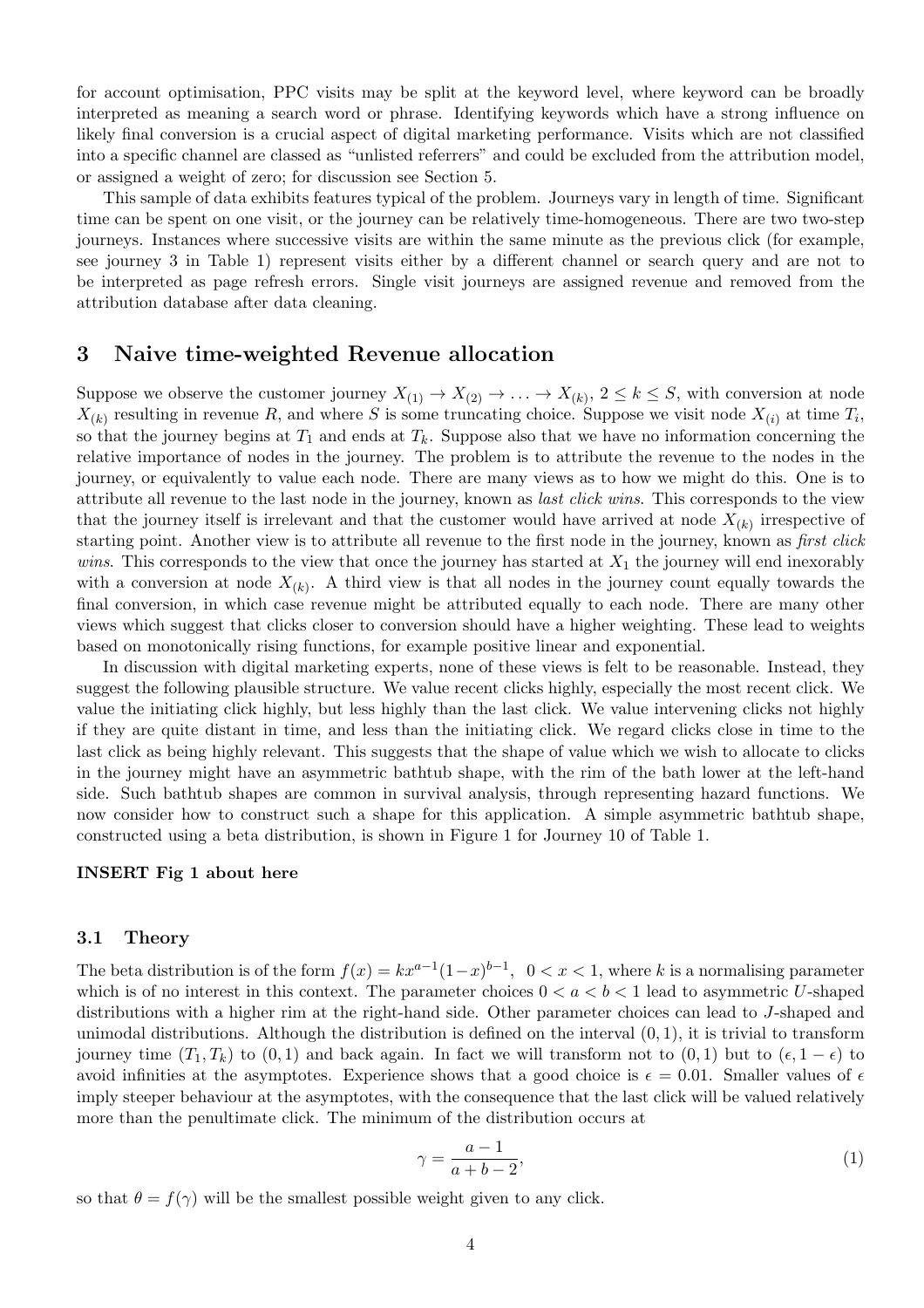We need to make choices about the relative values of clicks. Let  $\theta_L$  be the relative value of the last click in the journey as compared to the first click in the journey. Let  $\theta_F$  be the relative value of the first click in the journey as compared to  $\theta$ , potentially the value assigned to the least valuable click in the journey.

The choices of  $\theta_F$  and  $\theta_L$  will depend on context. In discussion with our marketing collaborator, it was felt appropriate to deem the last click as worth about four times as much as the first click, and the first click as worth about twice the minimum value we would wish to assign. That is,  $\theta_L = 4$  and  $\theta_F = 2$ , so that the last click is worth  $\theta_L \theta_F = 8\theta$ , eight times as much as the least valuable click. Such choices are unavoidable. For example, the judgement that all clicks should be evenly weighted corresponds to  $\theta_F = \theta_L = 1$ . Similarly, where there is an attribution which rises linearly in value from first click to last click, the underlying choice is  $\theta_F = 1$  and  $\theta_L$  is proportional to the slope of the chosen line.

Given these assumptions, we now generate parameter values for our beta distribution. We have

$$
\theta_L = \frac{f(1 - \epsilon)}{f(\epsilon)} \Rightarrow a = b + v,\tag{2}
$$

where

$$
v = \frac{\log \theta_L}{\log (1/\epsilon - 1)}.
$$

Note that  $v > 0$  in order to obtain a higher rim at the right-hand side. We have also

$$
\theta_F = \frac{f(\epsilon)}{f(\gamma)} = (\frac{\epsilon}{\gamma})^{b+v-1} (\frac{1-\epsilon}{1-\gamma})^{b-1},\tag{3}
$$

where we can re-express  $\gamma$  via (1,2) as

$$
\gamma = \frac{b+v-1}{2b+v-2}.
$$

This gives a highly non-linear equation in b, which may be solved numerically. The constraints of the numerical solution are that  $0 < b < 1 - v$ . This follows as we require  $a < 1$  in order to obtain a U-shape. An algorithm for attributing revenue to a channel is thus as follows.

- (i) Choose  $\theta_F$  and  $\theta_L$ . Fix  $\epsilon = 0.01$ . Compute v.
- (ii) Solve  $(3)$  for b and determine a via  $(2)$ .
- (iii) For Journey J with revenue  $R_J$  to attribute, transform the click times  $T_1, T_2, \ldots, T_k$  linearly to  $(\epsilon, 1-\epsilon)$ . This gives transformed time values  $T_1^* = \epsilon, T_2^*, \ldots, T_k^* = 1 - \epsilon$ . Evaluate  $w_i = f(T_i^*)$  $i^*$ ) for each transformed time. The proportion of revenue attributed to the channel clicked at time  $T_i$  is  $w_i^* R_i$ , where

$$
w_i^* = \frac{w_i}{\sum_{i=1}^k w_i}.
$$

There may be journeys for which all recorded click times are the same, perhaps because of rounding. In this case the rescaling to  $(0, 1)$  fails and it is simplest to give equal weight to all clicks in such journeys.

#### 3.2 Example

#### INSERT Table 2 about here

#### INSERT Table 3 about here

For our data set we choose  $\theta_F = 2$  and  $\theta_L = 4$ . Solving with these choices we obtain  $a = 0.739$  and  $b = 0.437$ . The curves obtained are shown in Figure 2 for journeys 2,3,10,25. For journey 10, the weights and revenue attribution are shown in Table 2. The revenue attributions for all journeys are shown in Table 3. Note that attributions must now be accumulated over channels (or at a more granular level depending on purpose); for example the clicks at  $T_1$  and  $T_2$  for a journey could correspond to the same channel. One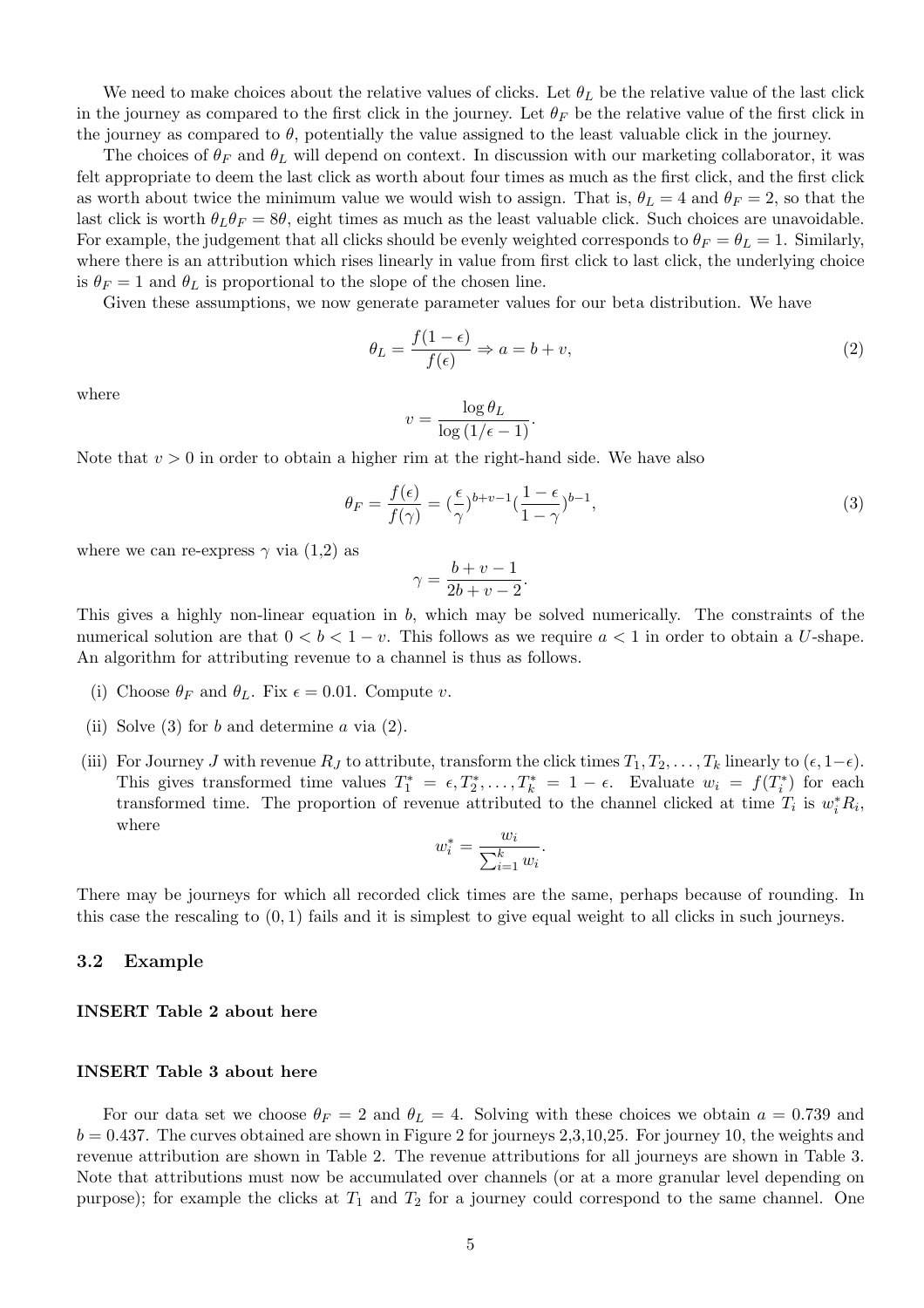feature evident in this data set is multiple clicks close in time, and so which attract similar revenues. In principle it is not difficult to provide more sophisticated methods which could take into account subjective judgements concerning clicks close in time. For example, one might wish to discount all but the most recent of a group of clicks occurring in a narrow time range.

#### INSERT Fig 2 about here

### 4 Informed revenue allocation

In this section we discuss weighted attribution when we also have information about the relative importance of different nodes. Judgements about relative importance may be made directly. For example, in the context of online marketing a company might wish to value PPC channels more highly than natural search or email marketing. A number of researchers, see for example Shao and Li [2011], Abhishek et al. [2012], Xu et al. [2012], have provided measures of channel value relating directly to probability of conversion. This requires data on converting and non-converting journeys. Where we have data only on converting journeys, we provide a method to infer channel relevance based on sequential data analysis of journey fragments in a companion paper [Wooff and Anderson, 2013].

Whether channel value is inferred or specified, we suppose that the relative values of the  $n$  channels are  $u_1, u_2, \ldots, u_n$ , where  $\sum_{i=1}^n u_i = 1$ . There are different possible ways of merging weights due to time and weights due to channel value. The simplest is to compound the two sets of weights and then re-normalize. Thus, suppose that  $a_{(1)}, a_{(2)}, \ldots, a_{(k)}$  are the weights suggested by time of click for a k-step journey. These weights are derived using the bathtub method of Section 3, the linear method, or any other desired method. Let  $u_{(i)}$  be the value of the  $i^{th}$  node clicked. The compounded weight for the node clicked on the  $i^{th}$  step of the journey is then

$$
a_{(i)}^* = \frac{u_{(i)}a_{(i)}}{\sum_{j=1}^k u_{(j)}a_{(j)}}.
$$
\n(4)

Thus, an attribution to the node clicked on step  $i$  of the journey which is both time-weighted and valueweighted is given by multiplying weight  $a^*_{\ell}$  $\chi^*_{(i)}$  by the revenue for the journey.

### 5 Comparison of weighted attribution mechanisms

#### INSERT Table 4 about here

We consider data from a major UK online retailer which are discussed in depth in Wooff and Anderson [2013]. There are 58667 journeys ending in an online purchase. Of these, 27420 are single-click and 31247 have at least two clicks. 17841 journeys have at least three clicks. We limit to the most recent  $S = 19$  steps of any journey. Each click is classified as belonging to one of nine channels as shown in Table 4. This shows that a high proportion of single-click journeys for this retailer at this time were branded natural search, NatB.

Figure 3 shows the total revenue attributions to eight channels for 58667 journeys for seven attribution methods: (1) the bathtub method described in Section 3 with  $\theta_L = 4$  and  $\theta_F = 2$ ; (2) first click wins; (3) last click wins; (4) equal weighting of all clicks – this corresponds to  $\theta_L = 1$  and  $\theta_F = 1$ ; (5) linear with last click valued at four times first click – this corresponds to  $\theta_L = 4$  and  $\theta_F = 1$ ; (6) exponential with last click valued at four times first click; and (7) the bathtub method additionally weighted according to channel value using metric  $\tilde{r}_j$  of [Wooff and Anderson, 2013, Equation (4)], and with weights shown in [Wooff and Anderson, 2013, Table 7]. These weights are then compounding with time using (4). For this online retailer, all attribution methods yield similar results. Of note is that first-click-wins (2) tends to undervalue the Aff channel, whereas last-click-wins (3) tends to overvalue it; this is expected as the the nature of affiliate sites is to target consumers at the end of their journey that have already made the decision to buy and to provide a reward (e.g. cashback) for the purchase. Natural search ( Nat and NatB) and PPC ( PPC and PPCB) clicks can be assumed to be part of all stages of the buying journey (browsing, researching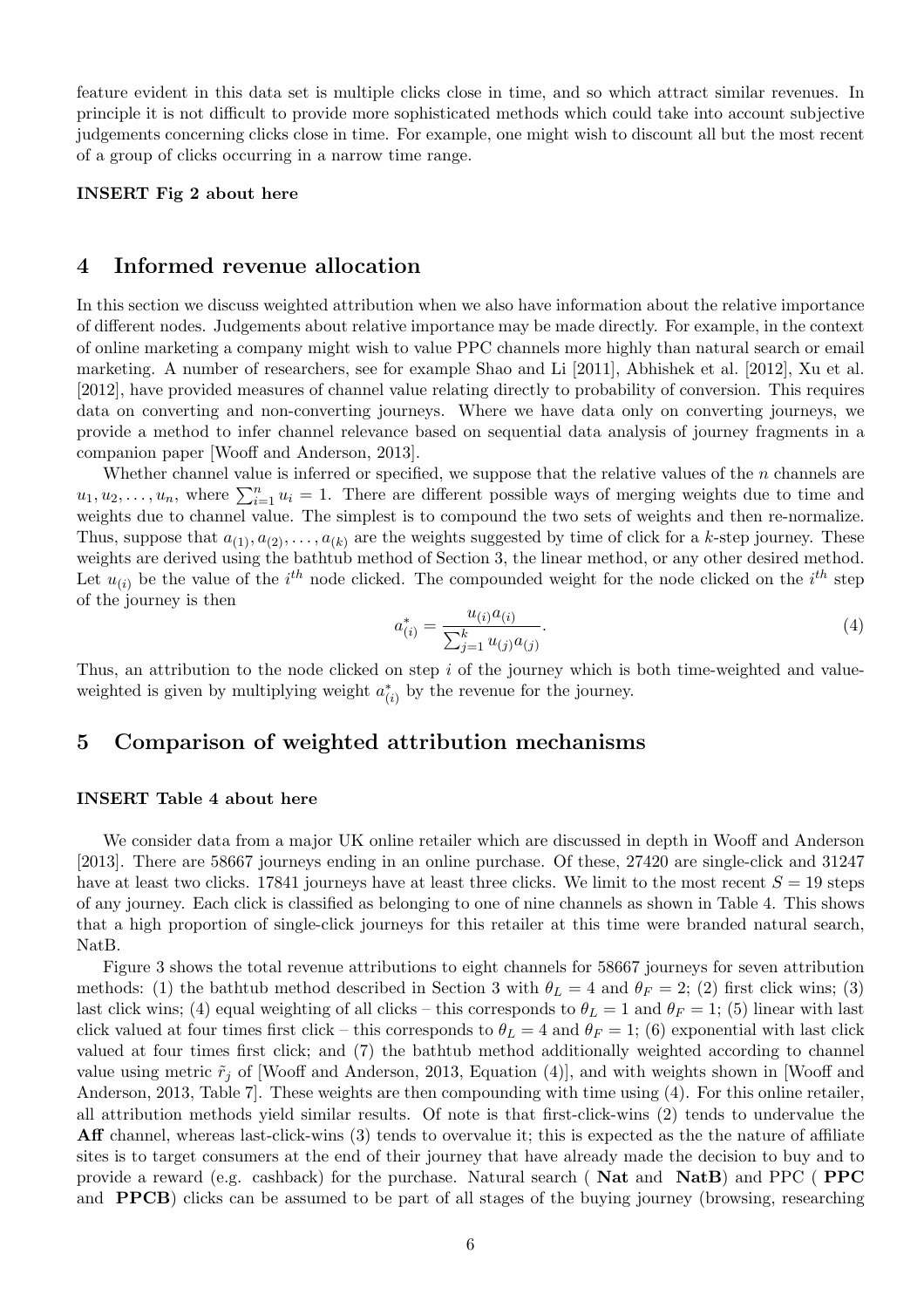and buying) and therefore are expected to be rewarded similarly independent of the attribution model. It should be noted that an exception to this is that the bathub/value method (7) tends more highly to reward the NatB channel as it was found to be the most important intermediary channel in a typical journey: see the final column of [Wooff and Anderson, 2013, Table 7], suggesting that NatB is perhaps more a navigational click rather than a conversion driver. Different data sets may reveal very different patterns.

### INSERT Fig 3 about here

From a marketing perspective, it is more useful to understand the impact of attribution models at a more granular level, especially for PPC (both generic and brand). PPC accounts are optimised at a keyword level, therefore using single-source attribution models tend to reward certain types of keywords only (branded and highly specific keywords). An advantage of a multi-source method is to reward more generic keywords that appear in the browsing and researching phase of the the journey, thereby maintaining (or increasing) spend on these keywords. Reducing spend on generic keywords, which would be valued highly as intermediary nodes, may be detrimental to conversion performance as the link between the source and destination nodes would be removed.

### 6 Discussion

In this paper we offer a sensible revenue attribution mechanism based on appropriate time-weighting of clicks. We have also shown how the method may be modified when there is separate information available on the quality of visitable channels. There is unavoidably a subjective element in choosing an appropriate shape for time-weighted attribution. This is the same problem faced by Bayesian statisticians in choosing an appropriate prior. This is an uncomfortable fact for major retailers, who often naively expect that there is a single "right" answer. The choice of attribution shape and parameters such as  $\theta_L$ , the ratio of last click to first click value, depend on the aims of the attribution. If a retailer wishes only to prioritize last-click-wins, then that is the "right" answer for them. Much of the time, what is sought is an appropriate balance between the interests of the retailer and the interests of such as affiliates who may appear in the customer journey.

# Acknowledgements

Part of this research was funded by Knowledge Transfer Partnership KTP007499, funded by Summit Media Ltd. and by the UK Technology Strategy Board. We are grateful to Summit Media Ltd for providing data and to colleagues there for providing expertise.

# References

- V. Abhishek, P. Fader, and K. Hosanagar. The long road to online conversion: A model of multi-channel attribution. http://dx.doi.org/10.2139/ssrn.2158421, 2012.
- Brian Dalessandro, Claudia Perlich, Ori Stitelman, and Foster Provost. Causally motivated attribution for online advertising. In Proceedings of the Sixth International Workshop on Data Mining for Online Advertising and Internet Economy, ADKDD '12, pages 7:1–7:9, New York, NY, USA, 2012. ACM. ISBN 978- 1-4503-1545-6. doi: 10.1145/2351356.2351363. URL http://doi.acm.org/10.1145/2351356.2351363.
- Internet Advertising Bureau UK. 2012 Online Adspend Full Year Results. http://www.iabuk.net/ research/library/2012-full-year-digital-adspend-results, 2013.
- W. W. Moe. Buying, searching or browsing: Differentiating between online shoppers using in-store navigational clickstream. Journal of Consumer Psychology, 13(1&2):29–39, 2003.
- Ari Osur, Emily Riley, Tina Moffett, Sarah Glass, and Elizabeth Komar. The Forrester Wave Interactive Attribution Vendors Q2 2012. Technical report, Forrester Research, Inc, 2012.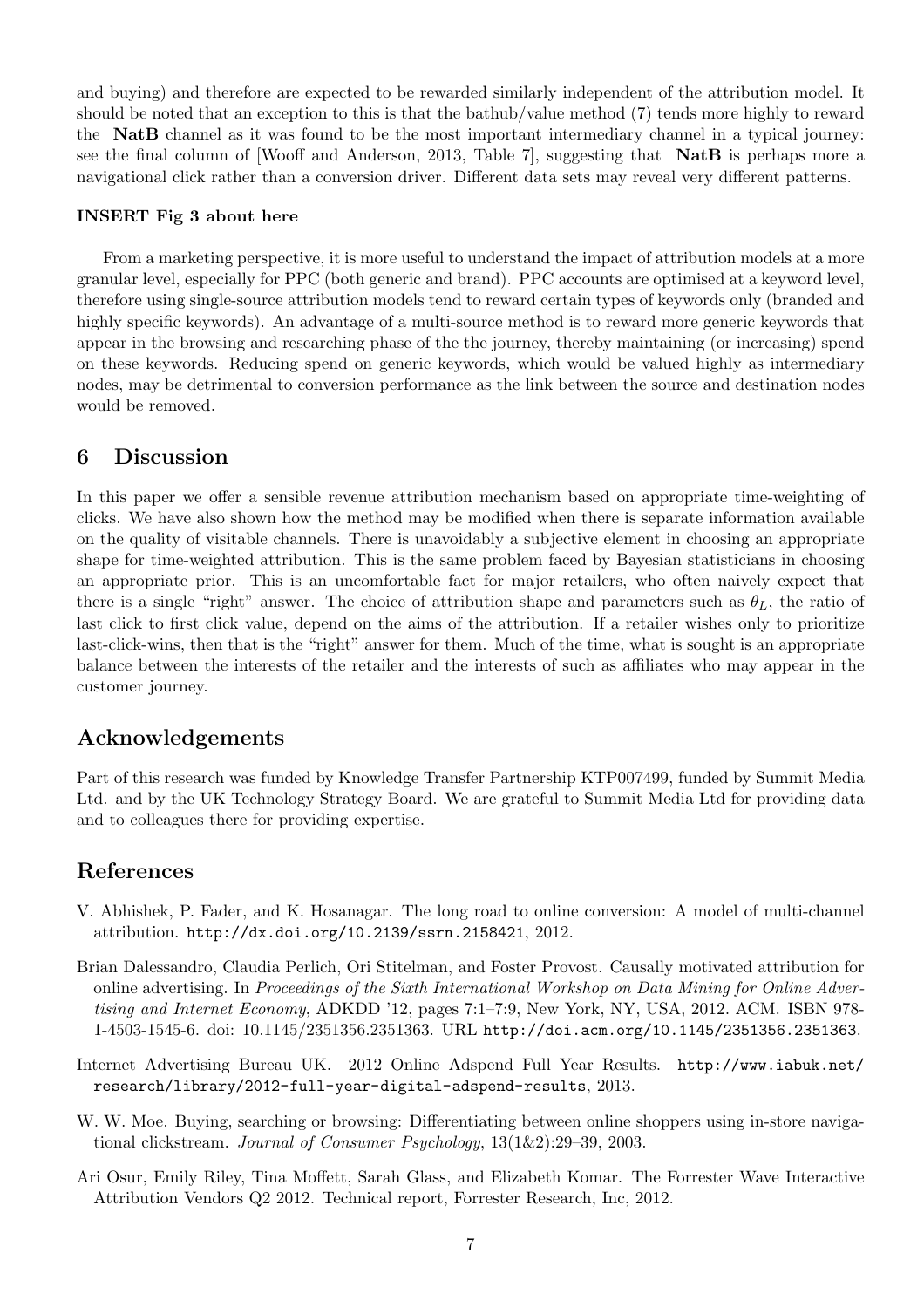- Xuhiu Shao and Lexin Li. Data-driven multi-touch attribution models. In Proceedings of the 17th ACM SIGKDD International Conference on Knowledge Discovery and Data Mining, pages 258–264, 2011.
- D. A. Wooff and J. M. Anderson. Inferring marketing channel importance in the customer journey to online purchase. Durham Research Online, 2013.
- L. Xu, J. A. Duan, and A. B. Whinston. Path to purchase: A mutually exciting point process model for online advertising and conversion. http://dx.doi.org/10.2139/ssrn.2149920, 2012.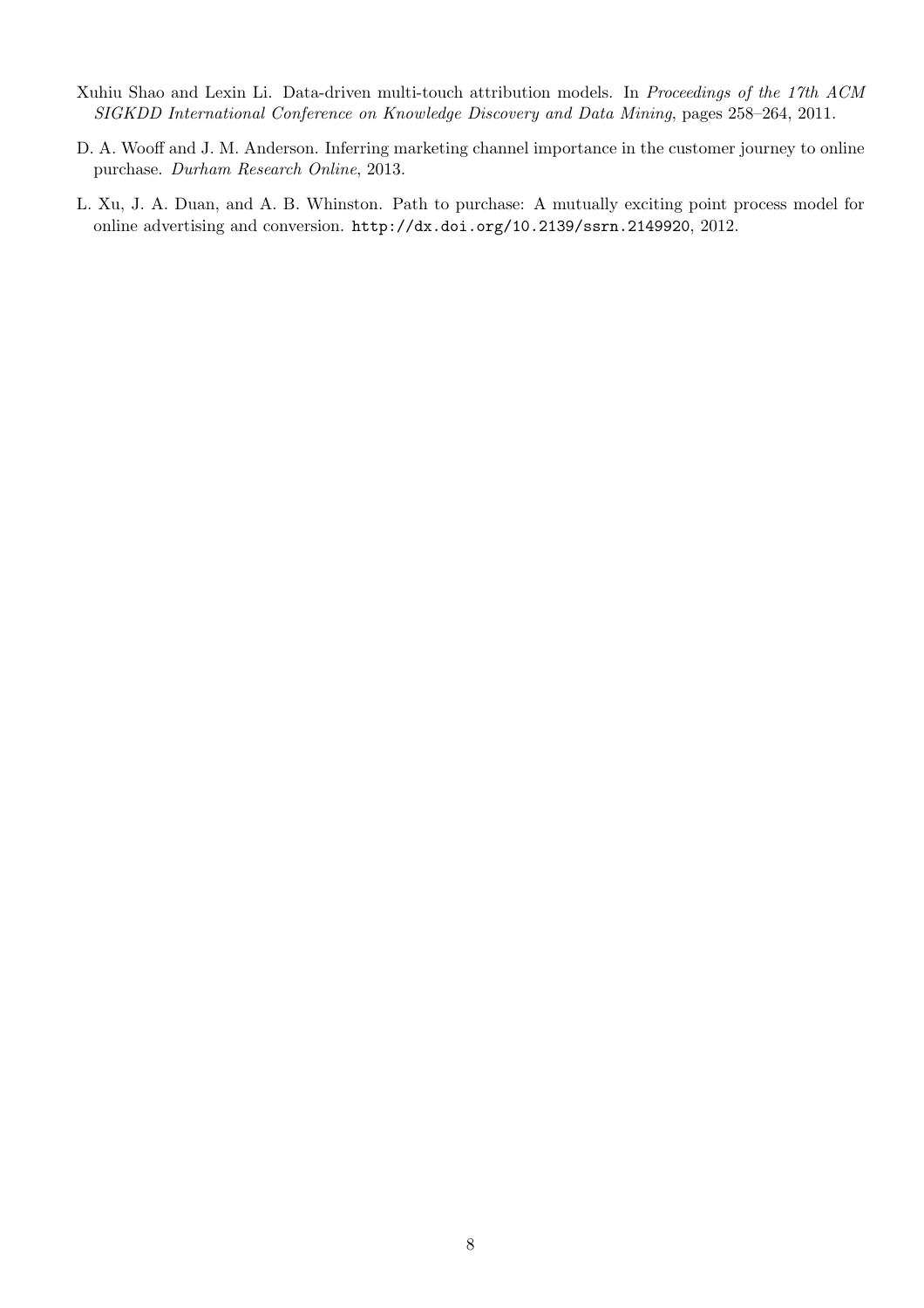| $\it i$          | $T_1$            | $T_2$            | $T_3$            | $T_4$          | $T_5$  | $T_6$ | $T_7$ | $T_8$ | $T_{9}$ | $T_{10}$ | $T_{11}$ | Revenue   |
|------------------|------------------|------------------|------------------|----------------|--------|-------|-------|-------|---------|----------|----------|-----------|
| $\overline{1}$   | $\boldsymbol{0}$ | 19               | 70               | 106            | 106    |       |       |       |         |          |          | 869       |
| $\overline{2}$   | $\theta$         | 113              |                  |                |        |       |       |       |         |          |          | 309       |
| 3                | $\boldsymbol{0}$ | $\boldsymbol{0}$ | $\boldsymbol{0}$ | $37\,$         | $37\,$ | 114   |       |       |         |          |          | $50\,$    |
| 4                | $\theta$         | $\theta$         | 118              |                |        |       |       |       |         |          |          | $329\,$   |
| $\overline{5}$   | $\boldsymbol{0}$ | $\mathbf{1}$     | $\overline{7}$   | $\overline{7}$ | 7      | 122   | 122   |       |         |          |          | 280       |
| $\,6$            | $\theta$         | 84               | 137              |                |        |       |       |       |         |          |          | $322\,$   |
| $\overline{7}$   | $\theta$         | $53\,$           | 111              | 144            | 144    | 144   |       |       |         |          |          | 196       |
| 8                | $\boldsymbol{0}$ | 13               | 13               | 14             | 137    | 142   | 147   | 148   |         |          |          | 100       |
| $\boldsymbol{9}$ | $\theta$         | $\boldsymbol{0}$ | 136              | 149            | 149    | 149   | 149   | 149   |         |          |          | $\bf 244$ |
| 10               | $\boldsymbol{0}$ | $25\,$           | 77               | 79             | 79     | 79    | 167   | 167   | 167     | 167      | 167      | 378       |
| 11               | $\theta$         | $\boldsymbol{0}$ | $50\,$           | 169            |        |       |       |       |         |          |          | 494       |
| 12               | $\theta$         | 172              |                  |                |        |       |       |       |         |          |          | $205\,$   |
| $13\,$           | $\theta$         | 178              | 178              | 178            |        |       |       |       |         |          |          | 340       |
| 14               | $\theta$         | 52               | 179              | 179            |        |       |       |       |         |          |          | 370       |
| $15\,$           | $\theta$         | $\boldsymbol{0}$ | 180              | 180            |        |       |       |       |         |          |          | 136       |
| 16               | $\theta$         | $\boldsymbol{0}$ | 79               | 181            |        |       |       |       |         |          |          | 1289      |
| 17               | $\theta$         | 33               | $39\,$           | 191            |        |       |       |       |         |          |          | 160       |
| 18               | $\boldsymbol{0}$ | 198              |                  |                |        |       |       |       |         |          |          | $213\,$   |
| 19               | $\theta$         | 14               | $27\,$           | 99             | 115    | 120   | 125   | 204   |         |          |          | 249       |
| $20\,$           | $\boldsymbol{0}$ | 6                | 139              | 145            | 150    | 153   | 153   | 167   | 206     |          |          | 163       |
| 21               | $\theta$         | 77               | 216              | 216            | 218    | 218   | 218   |       |         |          |          | $330\,$   |
| 22               | $\theta$         | $90\,$           | 117              | 121            | 151    | 151   | 241   | 243   | 243     | 247      | 247      | 95        |
| $23\,$           | $\theta$         | $\boldsymbol{6}$ | 126              | 251            | 251    | 251   | 251   |       |         |          |          | 150       |
| 24               | $\boldsymbol{0}$ | 263              | 263              |                |        |       |       |       |         |          |          | $270\,$   |
| $25\,$           | $\boldsymbol{0}$ | $20\,$           | $22\,$           | 23             | 23     | 153   | 247   | 272   |         |          |          | 239       |

Table 1: Journeys and conversion revenues for 25 customers, minimum two-step journeys with  $S = 11$ . Figures given are times of visit rounded to the nearest minute and starting time arbitrarily at  $T_1 = 0$  for each customer.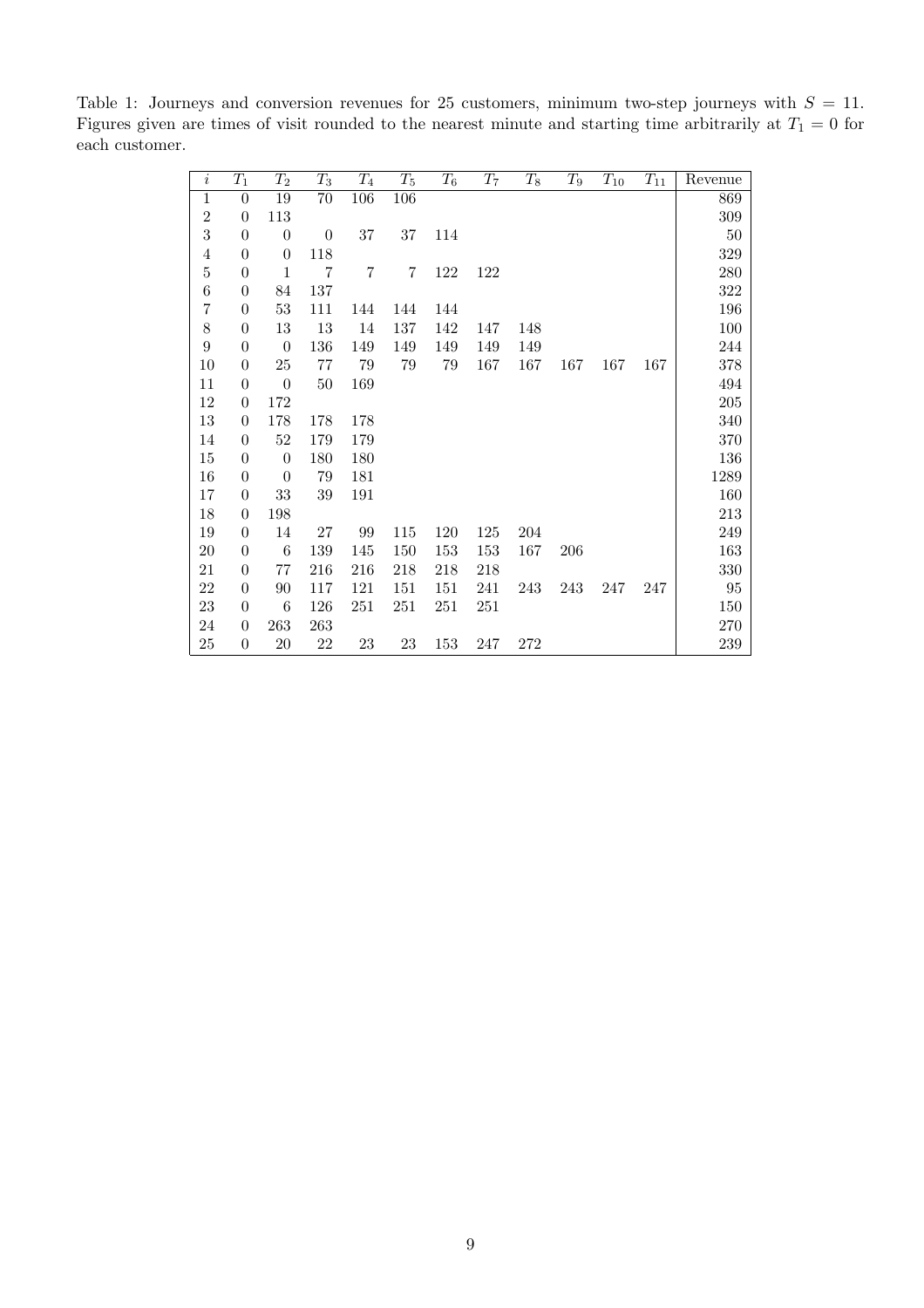| $\dot{\imath}$ | Time of click, $T_i$ | Weight, $w_i^*$ | Revenue attributed |
|----------------|----------------------|-----------------|--------------------|
| 1              | 0.00                 | 0.042           | 16.03              |
| $\overline{2}$ | 25.05                | 0.023           | 8.56               |
| 3              | 77.18                | 0.022           | 8.31               |
| 4              | 79.05                | 0.022           | 8.36               |
| 5              | 79.09                | 0.022           | 8.36               |
| 6              | 79.09                | 0.022           | 8.36               |
| 7              | 167.25               | 0.169           | 63.71              |
| 8              | 167.26               | 0.169           | 63.92              |
| 9              | 167.27               | 0.170           | 64.13              |
| 10             | 167.27               | 0.170           | 64.13              |
| 11             | 167.27               | 0.170           | 64.13              |
|                |                      | 1.000           | 378.00             |

Table 2: Weights and revenue attributions for Journey 10 of the journeys shown in Table 1.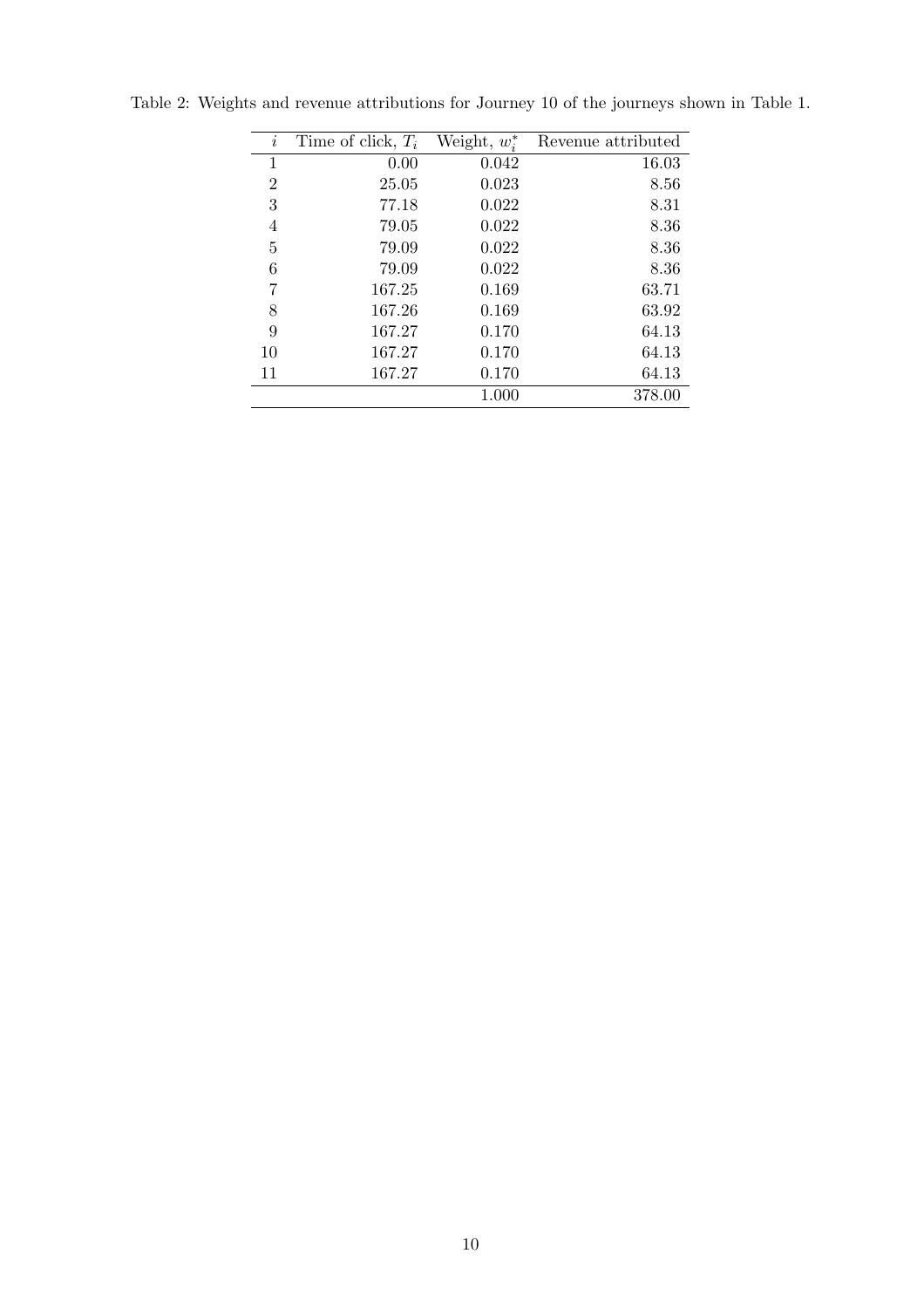Table 3: Revenue attributions for 25 customer journeys. Figures given are attributions of revenue to the channel clicked at that time, rounded to the nearest integer.

| $\overline{i}$   | $T_1$          | $T_2$           | $T_3$          | $T_{4}$    | $T_5$            | $T_{\rm 6}$ | $T_7$  | $T_8$ | $T_{9}$ | $T_{10}$ | $\mathcal{T}_{11}$ | Revenue |
|------------------|----------------|-----------------|----------------|------------|------------------|-------------|--------|-------|---------|----------|--------------------|---------|
| $\mathbf{1}$     | 86             | 45              | $52\,$         | 342        | 344              |             |        |       |         |          |                    | 869     |
| $\sqrt{2}$       | 62             | 247             |                |            |                  |             |        |       |         |          |                    | 309     |
| 3                | 6              | $6\phantom{.}6$ | 6              | $\sqrt{3}$ | $\boldsymbol{3}$ | 25          |        |       |         |          |                    | $50\,$  |
| $\sqrt{4}$       | $55\,$         | $55\,$          | 219            |            |                  |             |        |       |         |          |                    | 329     |
| $\bf 5$          | 24             | 21              | 15             | 15         | $15\,$           | 95          | $95\,$ |       |         |          |                    | 280     |
| $\,6$            | $58\,$         | 33              | 231            |            |                  |             |        |       |         |          |                    | $322\,$ |
| $\overline{7}$   | 14             | $\overline{7}$  | 10             | $55\,$     | $55\,$           | $55\,$      |        |       |         |          |                    | 196     |
| $8\,$            | 8              | $\bf 5$         | $\overline{5}$ | 5          | 10               | 13          | 23     | 32    |         |          |                    | 100     |
| $\boldsymbol{9}$ | 11             | 11              | 12             | 42         | 42               | 42          | 43     | 43    |         |          |                    | 244     |
| 10               | 16             | 9               | 8              | 8          | 8                | $8\,$       | 64     | 64    | 64      | 64       | 64                 | 378     |
| 11               | 76             | 76              | 38             | 304        |                  |             |        |       |         |          |                    | 494     |
| 12               | 41             | 164             |                |            |                  |             |        |       |         |          |                    | $205\,$ |
| $13\,$           | 26             | 104             | 104            | 105        |                  |             |        |       |         |          |                    | 340     |
| 14               | 39             | $20\,$          | 156            | 156        |                  |             |        |       |         |          |                    | 370     |
| 15               | 14             | 14              | 54             | $55\,$     |                  |             |        |       |         |          |                    | 136     |
| 16               | 198            | 197             | 102            | 792        |                  |             |        |       |         |          |                    | 1289    |
| 17               | 26             | 14              | 14             | 106        |                  |             |        |       |         |          |                    | 160     |
| 18               | 43             | 170             |                |            |                  |             |        |       |         |          |                    | 213     |
| 19               | 30             | 18              | 16             | 16         | 16               | 17          | 17     | 119   |         |          |                    | 249     |
| $20\,$           | 17             | $12\,$          | 10             | 11         | 11               | 11          | 11     | 13    | 66      |          |                    | 163     |
| 21               | 17             | 9               | 47             | 48         | 69               | 70          | 70     |       |         |          |                    | 330     |
| $22\,$           | $\overline{5}$ | 3               | $\sqrt{3}$     | $\sqrt{3}$ | $\sqrt{3}$       | $\sqrt{3}$  | 10     | 12    | 12      | 21       | 21                 | 95      |
| $23\,$           | 8              | 6               | 4              | $33\,$     | 33               | 33          | 33     |       |         |          |                    | 150     |
| $24\,$           | $30\,$         | 120             | 120            |            |                  |             |        |       |         |          |                    | 270     |
| $25\,$           | 26             | $16\,$          | 16             | 16         | 16               | 15          | $30\,$ | 106   |         |          |                    | 239     |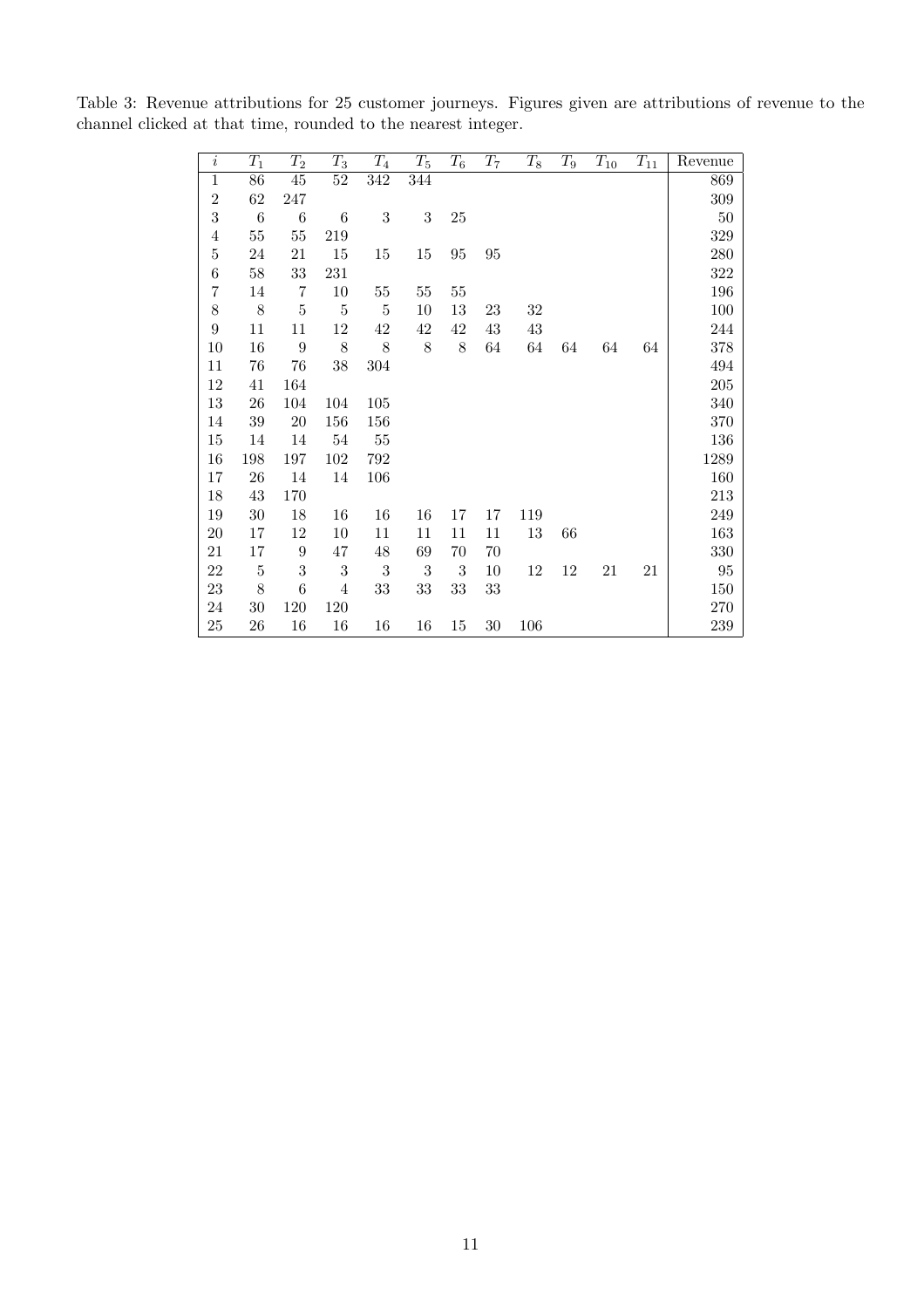| Channel                | Code        | Freq  | Prob   |
|------------------------|-------------|-------|--------|
| Affiliates             | Αff         | 3841  | 0.1401 |
| Banner                 | Ban         | 62    | 0.0023 |
| Price Comparison       | Comp        | 818   | 0.0298 |
| Listed Referrer        | List        | 96    | 0.0035 |
| Natural Search (Other) | <b>Nat</b>  | 1954  | 0.0713 |
| Natural Search (Brand) | <b>NatB</b> | 14081 | 0.5135 |
| Pay-per-click          | <b>PPC</b>  | 2174  | 0.0793 |
| Pay-per-click (Brand)  | PPCB        | 2543  | 0.0927 |
| Unlisted Referrer      | Un          | 1851  | 0.0675 |
| All                    |             | 27420 | 1.0000 |
|                        |             |       |        |

Table 4: Single-click-journey probabilities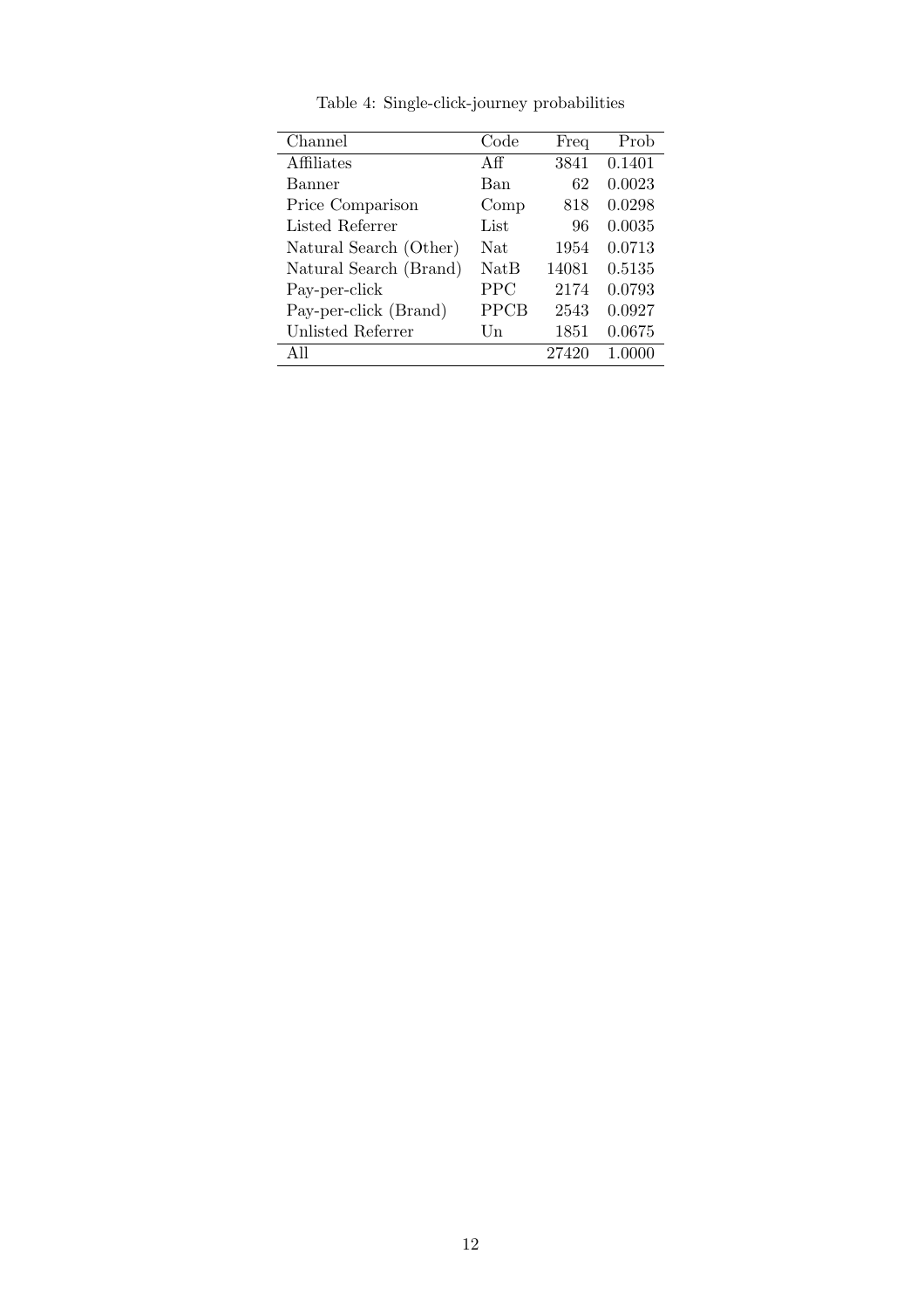

Figure 1: Simple bathtub model for click value, with clicks for Journey 10 marked.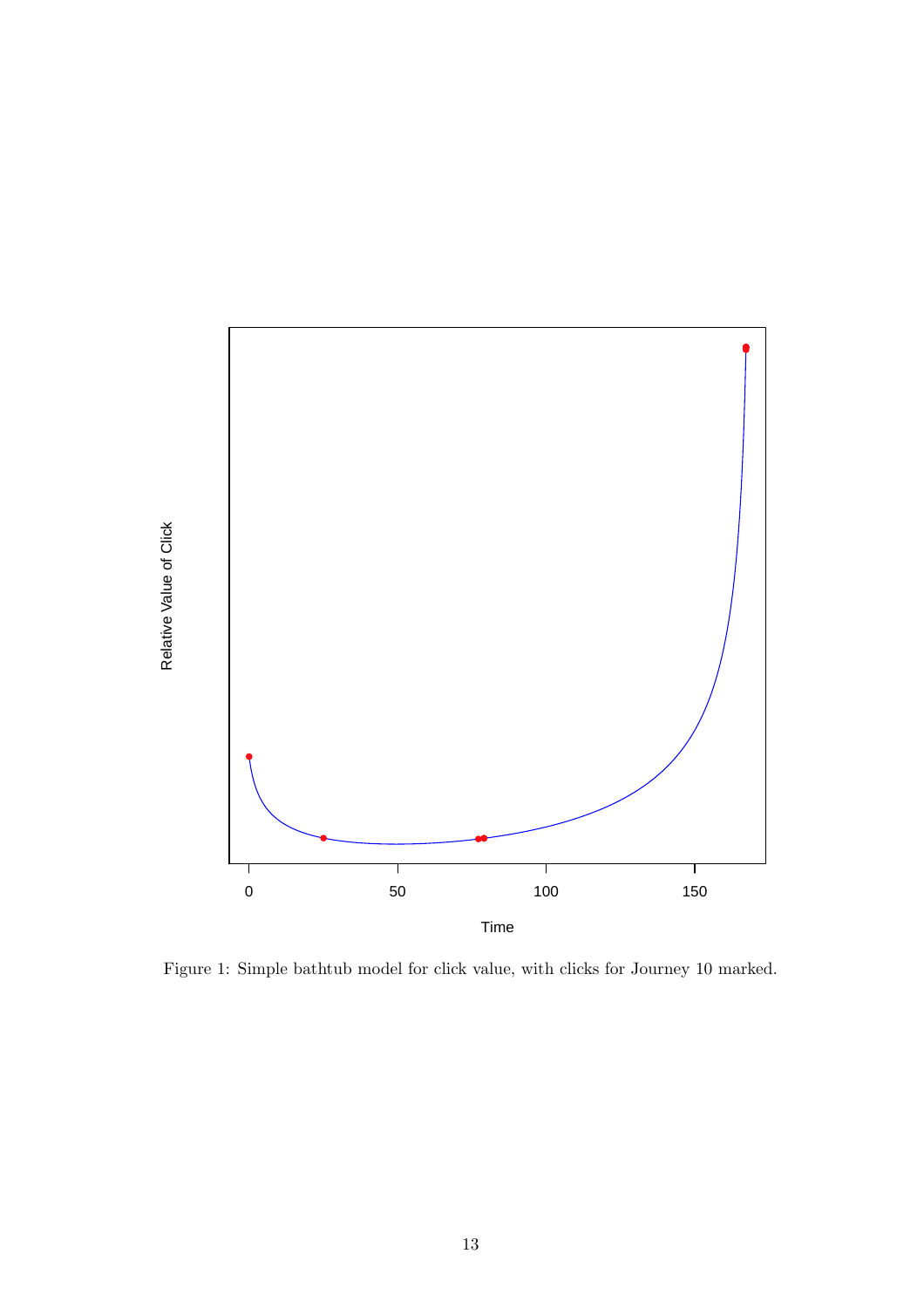

Figure 2: Value of clicks for journeys 2,3,10,25. Beta function parameters are  $a = 0.739, b = 0.437$ . Last click is worth  $\theta_L = 4$  times as much as first click. First click is worth  $\theta_F = 2$  times as much as the minimum possible.